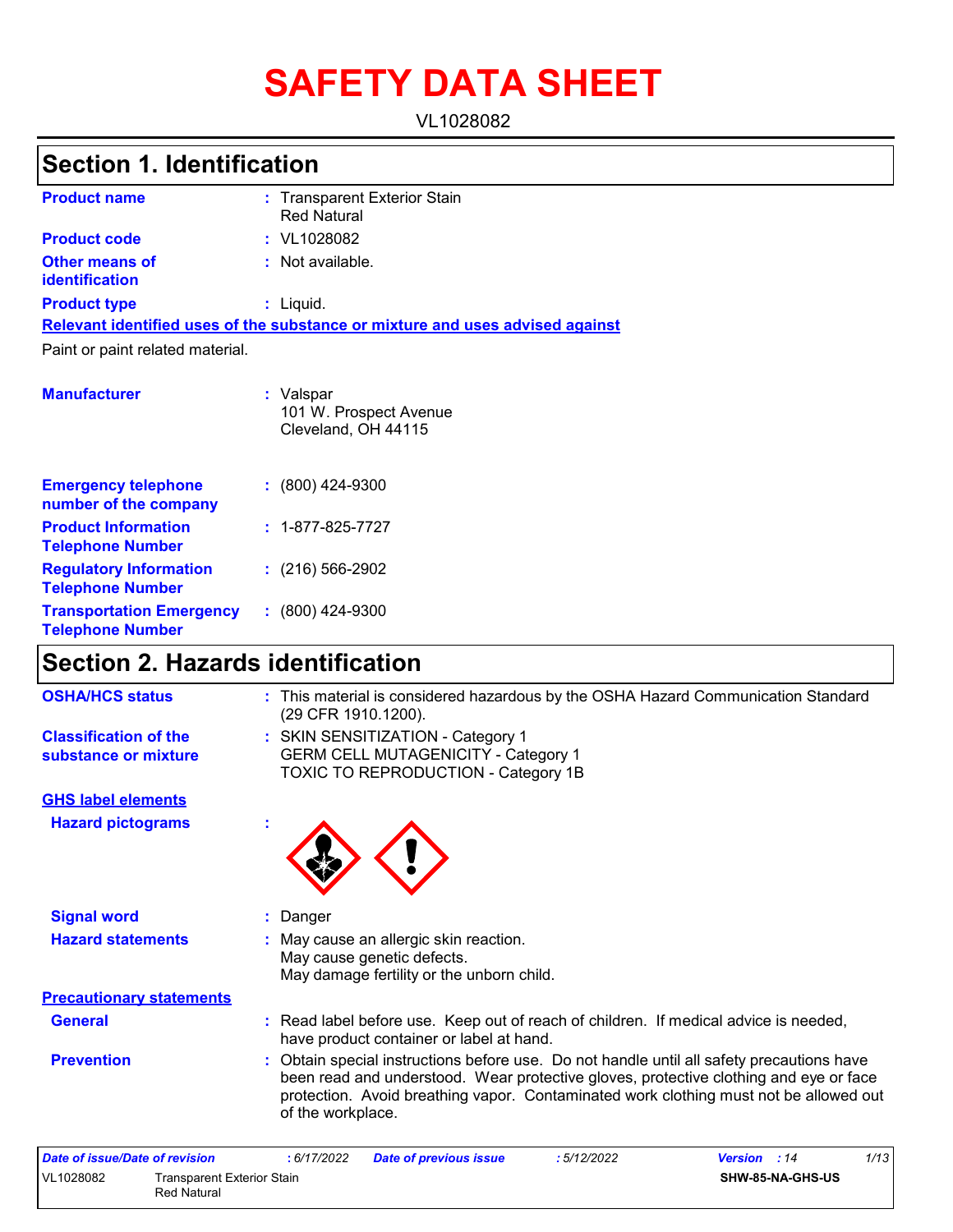## **Section 2. Hazards identification**

| <b>Response</b>                            | : IF exposed or concerned: Get medical advice or attention. Wash contaminated clothing<br>before reuse. IF ON SKIN: Wash with plenty of water. If skin irritation or rash occurs:<br>Get medical advice or attention. |
|--------------------------------------------|-----------------------------------------------------------------------------------------------------------------------------------------------------------------------------------------------------------------------|
| <b>Storage</b>                             | : Store locked up.                                                                                                                                                                                                    |
| <b>Disposal</b>                            | : Dispose of contents and container in accordance with all local, regional, national and<br>international regulations.                                                                                                |
| <b>Supplemental label</b><br>elements      | WARNING: This product contains chemicals known to the State of California to cause<br>cancer and birth defects or other reproductive harm.                                                                            |
|                                            | Please refer to the SDS for additional information. Keep out of reach of children. Do not<br>transfer contents to other containers for storage.                                                                       |
| <b>Hazards not otherwise</b><br>classified | : None known.                                                                                                                                                                                                         |

## **Section 3. Composition/information on ingredients**

| Substance/mixture     | : Mixture        |
|-----------------------|------------------|
| <b>Other means of</b> | : Not available. |
| <b>identification</b> |                  |

#### **CAS number/other identifiers**

| <b>Ingredient name</b>               | % by weight | <b>CAS number</b> |
|--------------------------------------|-------------|-------------------|
| Propylene Glycol                     | ∣≤3         | 57-55-6           |
| Heavy Paraffinic Oil                 | l≤0.3       | 64742-54-7        |
| Bis(pentamethyl-4-piperidyl)sebacate | l≤0.3       | 41556-26-7        |
| l Carbendazim                        | $≤0.3$      | 10605-21-7        |
| UV Light Absorber                    | 1≤0.3       | 104810-48-2       |
| Benzotriazole Hydroxyphenyl Polymer  | ≤0.3        | 104810-47-1       |

Any concentration shown as a range is to protect confidentiality or is due to batch variation.

**There are no additional ingredients present which, within the current knowledge of the supplier and in the concentrations applicable, are classified and hence require reporting in this section.**

**Occupational exposure limits, if available, are listed in Section 8.**

### **Section 4. First aid measures**

#### **Description of necessary first aid measures**

| <b>Eye contact</b>  | : Immediately flush eyes with plenty of water, occasionally lifting the upper and lower<br>eyelids. Check for and remove any contact lenses. Continue to rinse for at least 10<br>minutes. Get medical attention.                                                                                                                                                                                                                                                                                                                         |
|---------------------|-------------------------------------------------------------------------------------------------------------------------------------------------------------------------------------------------------------------------------------------------------------------------------------------------------------------------------------------------------------------------------------------------------------------------------------------------------------------------------------------------------------------------------------------|
| <b>Inhalation</b>   | : Remove victim to fresh air and keep at rest in a position comfortable for breathing. If<br>not breathing, if breathing is irregular or if respiratory arrest occurs, provide artificial<br>respiration or oxygen by trained personnel. It may be dangerous to the person providing<br>aid to give mouth-to-mouth resuscitation. Get medical attention. If unconscious, place<br>in recovery position and get medical attention immediately. Maintain an open airway.<br>Loosen tight clothing such as a collar, tie, belt or waistband. |
| <b>Skin contact</b> | : Wash with plenty of soap and water. Remove contaminated clothing and shoes. Wash<br>contaminated clothing thoroughly with water before removing it, or wear gloves.<br>Continue to rinse for at least 10 minutes. Get medical attention. In the event of any<br>complaints or symptoms, avoid further exposure. Wash clothing before reuse. Clean<br>shoes thoroughly before reuse.                                                                                                                                                     |

| <b>Date of issue/Date of revision</b> |                                   | 6/17/2022 | Date of previous issue | 5/12/2022 | <b>Version</b> : 14     | 2/13 |
|---------------------------------------|-----------------------------------|-----------|------------------------|-----------|-------------------------|------|
| VL1028082                             | <b>Transparent Exterior Stain</b> |           |                        |           | <b>SHW-85-NA-GHS-US</b> |      |
|                                       | Red Natural                       |           |                        |           |                         |      |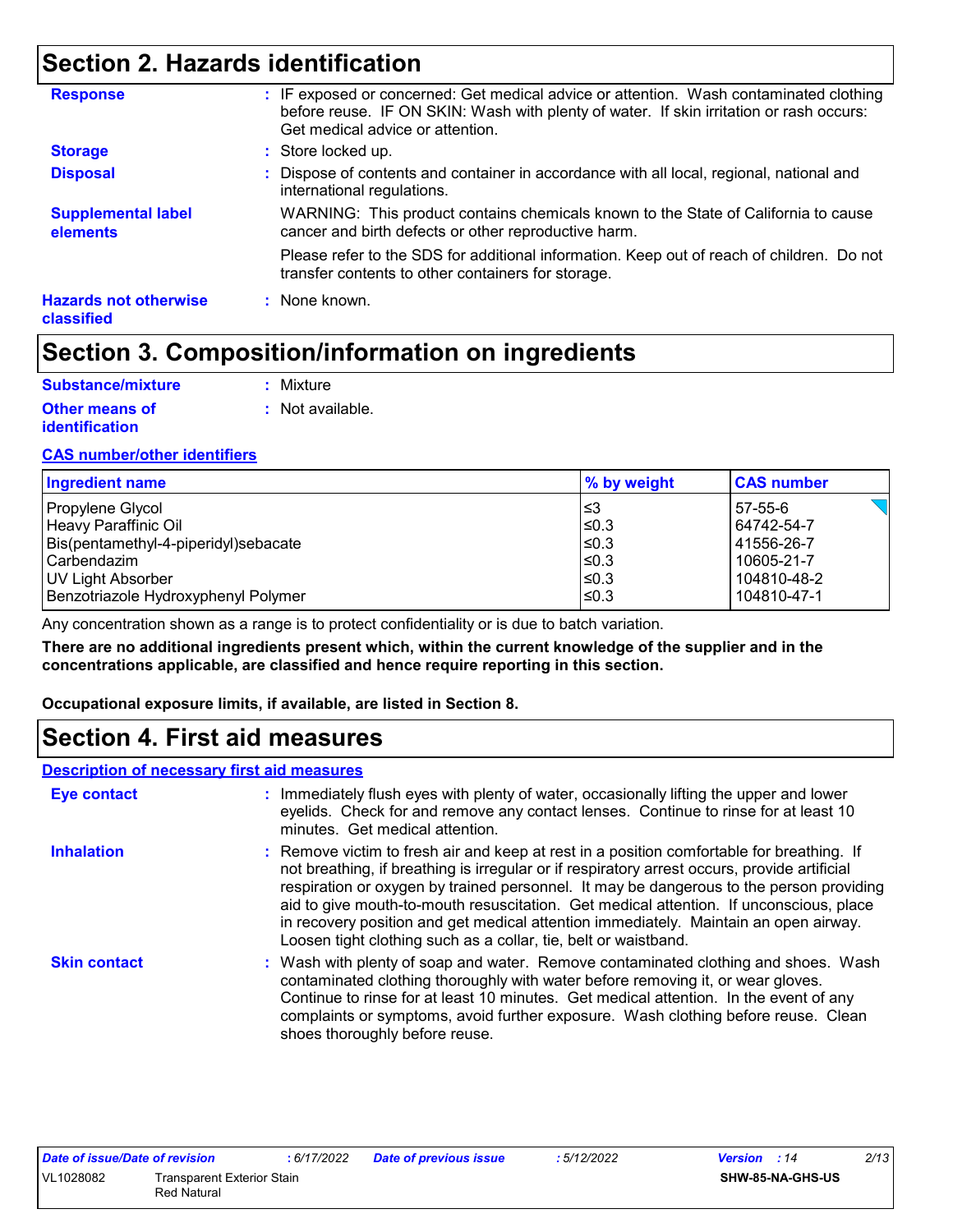## **Section 4. First aid measures**

| <b>Ingestion</b>                                   | : Wash out mouth with water. Remove dentures if any. If material has been swallowed<br>and the exposed person is conscious, give small quantities of water to drink. Stop if the<br>exposed person feels sick as vomiting may be dangerous. Do not induce vomiting<br>unless directed to do so by medical personnel. If vomiting occurs, the head should be<br>kept low so that vomit does not enter the lungs. Get medical attention. Never give<br>anything by mouth to an unconscious person. If unconscious, place in recovery position<br>and get medical attention immediately. Maintain an open airway. Loosen tight clothing<br>such as a collar, tie, belt or waistband. |
|----------------------------------------------------|-----------------------------------------------------------------------------------------------------------------------------------------------------------------------------------------------------------------------------------------------------------------------------------------------------------------------------------------------------------------------------------------------------------------------------------------------------------------------------------------------------------------------------------------------------------------------------------------------------------------------------------------------------------------------------------|
| Most important symptoms/effects, acute and delayed |                                                                                                                                                                                                                                                                                                                                                                                                                                                                                                                                                                                                                                                                                   |
| <b>Potential acute health effects</b>              |                                                                                                                                                                                                                                                                                                                                                                                                                                                                                                                                                                                                                                                                                   |
| <b>Eye contact</b>                                 | : No known significant effects or critical hazards.                                                                                                                                                                                                                                                                                                                                                                                                                                                                                                                                                                                                                               |
| <b>Inhalation</b>                                  | : No known significant effects or critical hazards.                                                                                                                                                                                                                                                                                                                                                                                                                                                                                                                                                                                                                               |
| <b>Skin contact</b>                                | May cause an allergic skin reaction.                                                                                                                                                                                                                                                                                                                                                                                                                                                                                                                                                                                                                                              |
| <b>Ingestion</b>                                   | : No known significant effects or critical hazards.                                                                                                                                                                                                                                                                                                                                                                                                                                                                                                                                                                                                                               |
| <b>Over-exposure signs/symptoms</b>                |                                                                                                                                                                                                                                                                                                                                                                                                                                                                                                                                                                                                                                                                                   |
| <b>Eye contact</b>                                 | : No specific data.                                                                                                                                                                                                                                                                                                                                                                                                                                                                                                                                                                                                                                                               |
| <b>Inhalation</b>                                  | : Adverse symptoms may include the following:<br>reduced fetal weight<br>increase in fetal deaths<br>skeletal malformations                                                                                                                                                                                                                                                                                                                                                                                                                                                                                                                                                       |
| <b>Skin contact</b>                                | : Adverse symptoms may include the following:<br>irritation<br>redness<br>reduced fetal weight<br>increase in fetal deaths<br>skeletal malformations                                                                                                                                                                                                                                                                                                                                                                                                                                                                                                                              |
| <b>Ingestion</b>                                   | : Adverse symptoms may include the following:<br>reduced fetal weight<br>increase in fetal deaths<br>skeletal malformations                                                                                                                                                                                                                                                                                                                                                                                                                                                                                                                                                       |
|                                                    | Indication of immediate medical attention and special treatment needed, if necessary                                                                                                                                                                                                                                                                                                                                                                                                                                                                                                                                                                                              |
| <b>Notes to physician</b>                          | : Treat symptomatically. Contact poison treatment specialist immediately if large<br>quantities have been ingested or inhaled.                                                                                                                                                                                                                                                                                                                                                                                                                                                                                                                                                    |
| <b>Specific treatments</b>                         | : No specific treatment.                                                                                                                                                                                                                                                                                                                                                                                                                                                                                                                                                                                                                                                          |
| <b>Protection of first-aiders</b>                  | : No action shall be taken involving any personal risk or without suitable training. If it is<br>suspected that fumes are still present, the rescuer should wear an appropriate mask or<br>self-contained breathing apparatus. It may be dangerous to the person providing aid to<br>give mouth-to-mouth resuscitation. Wash contaminated clothing thoroughly with water<br>before removing it, or wear gloves.                                                                                                                                                                                                                                                                   |
|                                                    |                                                                                                                                                                                                                                                                                                                                                                                                                                                                                                                                                                                                                                                                                   |

**See toxicological information (Section 11)**

## **Section 5. Fire-fighting measures**

| <u>Extinguishing media</u>             |                                                                 |
|----------------------------------------|-----------------------------------------------------------------|
| <b>Suitable extinguishing</b><br>media | : Use an extinguishing agent suitable for the surrounding fire. |
| Unsuitable extinguishing<br>media      | : None known.                                                   |

| Date of issue/Date of revision |                                                  | : 6/17/2022 | <b>Date of previous issue</b> | :5/12/2022 | <b>Version</b> : 14     | 3/13 |
|--------------------------------|--------------------------------------------------|-------------|-------------------------------|------------|-------------------------|------|
| VL1028082                      | <b>Transparent Exterior Stain</b><br>Red Natural |             |                               |            | <b>SHW-85-NA-GHS-US</b> |      |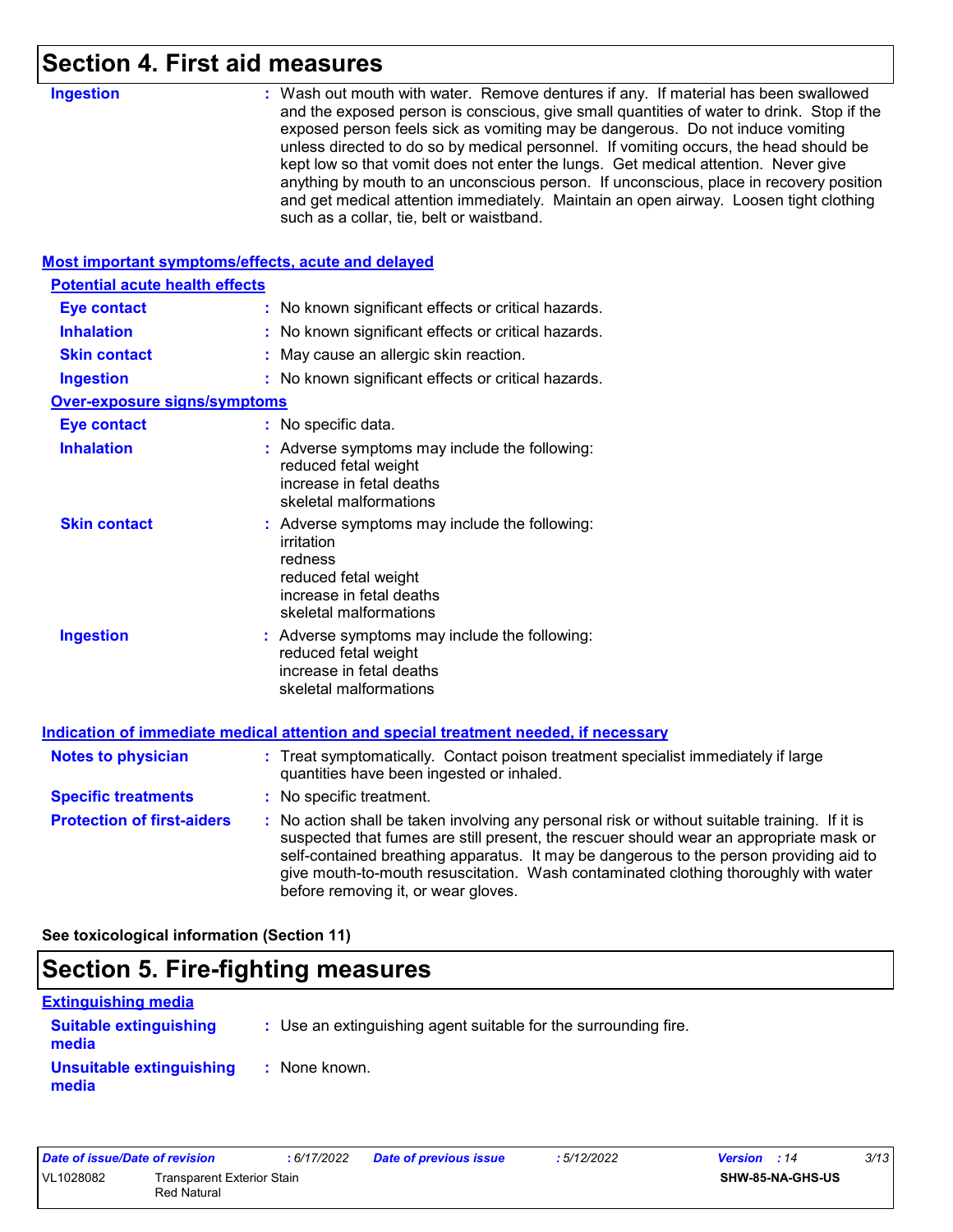## **Section 5. Fire-fighting measures**

| <b>Specific hazards arising</b><br>from the chemical     | : In a fire or if heated, a pressure increase will occur and the container may burst.                                                                                                               |
|----------------------------------------------------------|-----------------------------------------------------------------------------------------------------------------------------------------------------------------------------------------------------|
| <b>Hazardous thermal</b><br>decomposition products       | : Decomposition products may include the following materials:<br>carbon dioxide<br>carbon monoxide                                                                                                  |
| <b>Special protective actions</b><br>for fire-fighters   | : Promptly isolate the scene by removing all persons from the vicinity of the incident if<br>there is a fire. No action shall be taken involving any personal risk or without suitable<br>training. |
| <b>Special protective</b><br>equipment for fire-fighters | : Fire-fighters should wear appropriate protective equipment and self-contained breathing<br>apparatus (SCBA) with a full face-piece operated in positive pressure mode.                            |

### **Section 6. Accidental release measures**

|                                  | <b>Personal precautions, protective equipment and emergency procedures</b>                                                                                                                                                                                                                                                                                                                                       |
|----------------------------------|------------------------------------------------------------------------------------------------------------------------------------------------------------------------------------------------------------------------------------------------------------------------------------------------------------------------------------------------------------------------------------------------------------------|
| For non-emergency<br>personnel   | : No action shall be taken involving any personal risk or without suitable training.<br>Evacuate surrounding areas. Keep unnecessary and unprotected personnel from<br>entering. Do not touch or walk through spilled material. Avoid breathing vapor or mist.<br>Provide adequate ventilation. Wear appropriate respirator when ventilation is<br>inadequate. Put on appropriate personal protective equipment. |
| For emergency responders         | : If specialized clothing is required to deal with the spillage, take note of any information in<br>Section 8 on suitable and unsuitable materials. See also the information in "For non-<br>emergency personnel".                                                                                                                                                                                               |
| <b>Environmental precautions</b> | : Avoid dispersal of spilled material and runoff and contact with soil, waterways, drains<br>and sewers. Inform the relevant authorities if the product has caused environmental<br>pollution (sewers, waterways, soil or air).                                                                                                                                                                                  |

#### **Methods and materials for containment and cleaning up**

| <b>Small spill</b> | : Stop leak if without risk. Move containers from spill area. Dilute with water and mop up<br>if water-soluble. Alternatively, or if water-insoluble, absorb with an inert dry material and<br>place in an appropriate waste disposal container. Dispose of via a licensed waste<br>disposal contractor.                                                                                                                                                                                                                                                                                                                                                                                                     |
|--------------------|--------------------------------------------------------------------------------------------------------------------------------------------------------------------------------------------------------------------------------------------------------------------------------------------------------------------------------------------------------------------------------------------------------------------------------------------------------------------------------------------------------------------------------------------------------------------------------------------------------------------------------------------------------------------------------------------------------------|
| <b>Large spill</b> | : Stop leak if without risk. Move containers from spill area. Approach release from<br>upwind. Prevent entry into sewers, water courses, basements or confined areas. Wash<br>spillages into an effluent treatment plant or proceed as follows. Contain and collect<br>spillage with non-combustible, absorbent material e.g. sand, earth, vermiculite or<br>diatomaceous earth and place in container for disposal according to local regulations<br>(see Section 13). Dispose of via a licensed waste disposal contractor. Contaminated<br>absorbent material may pose the same hazard as the spilled product. Note: see<br>Section 1 for emergency contact information and Section 13 for waste disposal. |

### **Section 7. Handling and storage**

#### **Precautions for safe handling**

**Protective measures :** Put on appropriate personal protective equipment (see Section 8). Persons with a history of skin sensitization problems should not be employed in any process in which this product is used. Avoid exposure - obtain special instructions before use. Avoid exposure during pregnancy. Do not handle until all safety precautions have been read and understood. Do not get in eyes or on skin or clothing. Do not ingest. Avoid breathing vapor or mist. If during normal use the material presents a respiratory hazard, use only with adequate ventilation or wear appropriate respirator. Keep in the original container or an approved alternative made from a compatible material, kept tightly closed when not in use. Empty containers retain product residue and can be hazardous. Do not reuse container.

| Date of issue/Date of revision |                                                  | : 6/17/2022 | <b>Date of previous issue</b> | : 5/12/2022 | <b>Version</b> : 14     | 4/13 |
|--------------------------------|--------------------------------------------------|-------------|-------------------------------|-------------|-------------------------|------|
| VL1028082                      | <b>Transparent Exterior Stain</b><br>Red Natural |             |                               |             | <b>SHW-85-NA-GHS-US</b> |      |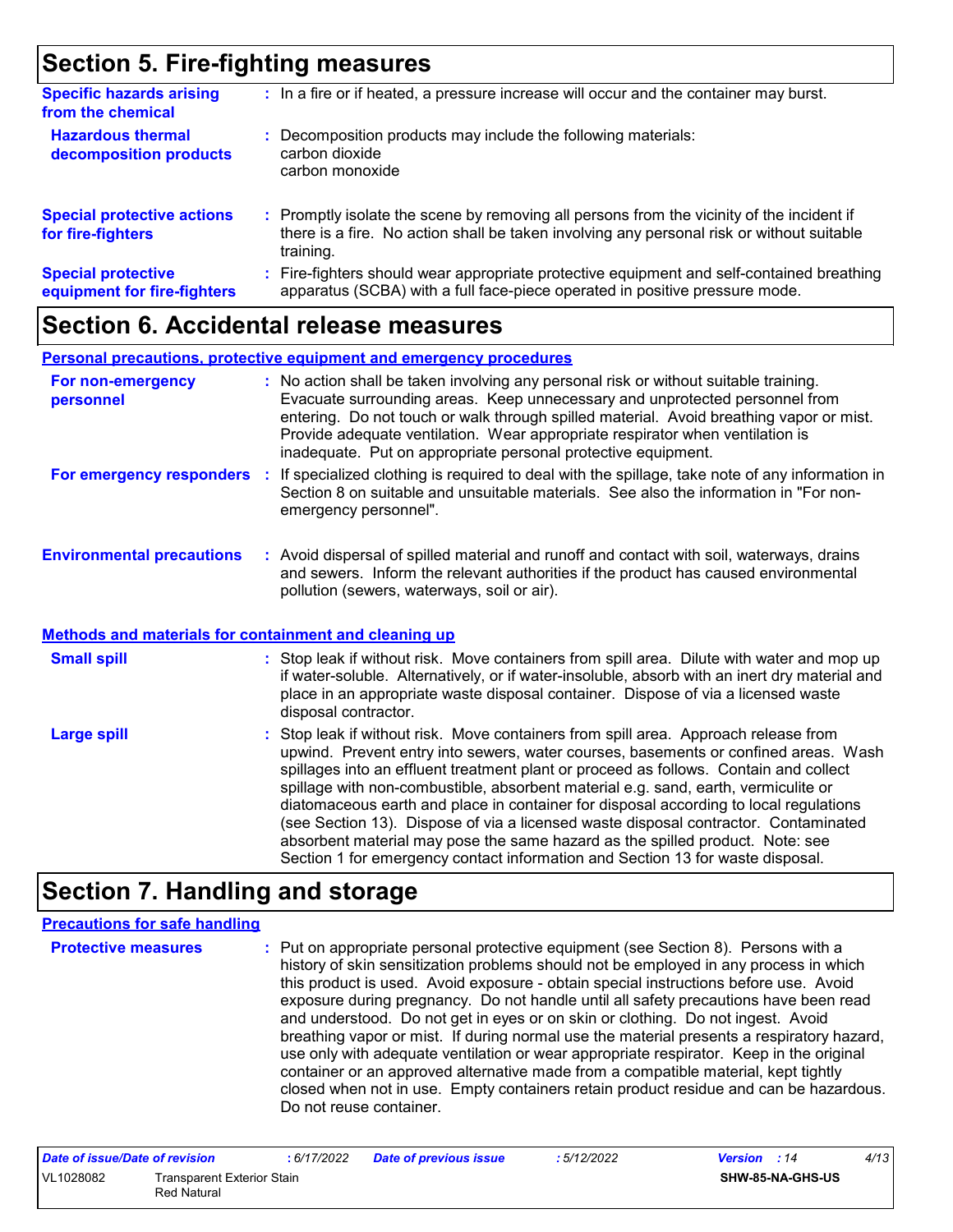## **Section 7. Handling and storage**

| <b>Advice on general</b><br>occupational hygiene                                 | : Eating, drinking and smoking should be prohibited in areas where this material is<br>handled, stored and processed. Workers should wash hands and face before eating,<br>drinking and smoking. Remove contaminated clothing and protective equipment before<br>entering eating areas. See also Section 8 for additional information on hygiene<br>measures.                                                                                                                                                                                                                                       |
|----------------------------------------------------------------------------------|-----------------------------------------------------------------------------------------------------------------------------------------------------------------------------------------------------------------------------------------------------------------------------------------------------------------------------------------------------------------------------------------------------------------------------------------------------------------------------------------------------------------------------------------------------------------------------------------------------|
| <b>Conditions for safe storage,</b><br>including any<br><b>incompatibilities</b> | : Store in accordance with local regulations. Store in original container protected from<br>direct sunlight in a dry, cool and well-ventilated area, away from incompatible materials<br>(see Section 10) and food and drink. Store locked up. Keep container tightly closed<br>and sealed until ready for use. Containers that have been opened must be carefully<br>resealed and kept upright to prevent leakage. Do not store in unlabeled containers.<br>Use appropriate containment to avoid environmental contamination. See Section 10 for<br>incompatible materials before handling or use. |

## **Section 8. Exposure controls/personal protection**

#### **Control parameters**

#### **Occupational exposure limits (OSHA United States)**

| <b>Ingredient name</b>                                                                                          | CAS#                                                   | <b>Exposure limits</b>                                                                                                                                                                                                                                                                                           |
|-----------------------------------------------------------------------------------------------------------------|--------------------------------------------------------|------------------------------------------------------------------------------------------------------------------------------------------------------------------------------------------------------------------------------------------------------------------------------------------------------------------|
| Propylene Glycol                                                                                                | 57-55-6                                                | OARS WEEL (United States, 1/2021).<br>TWA: 10 mg/m <sup>3</sup> 8 hours.                                                                                                                                                                                                                                         |
| Heavy Paraffinic Oil                                                                                            | 64742-54-7                                             | ACGIH TLV (United States, 1/2021).<br>TWA: 5 mg/m <sup>3</sup> 8 hours. Form: Inhalable<br>fraction<br>OSHA PEL (United States, 5/2018).<br>TWA: 5 $mg/m3$ 8 hours.<br>NIOSH REL (United States, 10/2020).<br>TWA: 5 mg/m <sup>3</sup> 10 hours. Form: Mist<br>STEL: 10 mg/m <sup>3</sup> 15 minutes. Form: Mist |
| Bis(pentamethyl-4-piperidyl)sebacate<br>Carbendazim<br>UV Light Absorber<br>Benzotriazole Hydroxyphenyl Polymer | 41556-26-7<br>10605-21-7<br>104810-48-2<br>104810-47-1 | None.<br>None.<br>None.<br>None.                                                                                                                                                                                                                                                                                 |

#### **Occupational exposure limits (Canada)**

| <b>Ingredient name</b> | CAS#      | <b>Exposure limits</b>                                                                                                                                                                                                                                                                                                                                                                                                                                                                                                                                                                                                                                             |
|------------------------|-----------|--------------------------------------------------------------------------------------------------------------------------------------------------------------------------------------------------------------------------------------------------------------------------------------------------------------------------------------------------------------------------------------------------------------------------------------------------------------------------------------------------------------------------------------------------------------------------------------------------------------------------------------------------------------------|
| Kaolin                 | 1332-58-7 | CA Alberta Provincial (Canada, 6/2018).<br>8 hrs OEL: 2 mg/m <sup>3</sup> 8 hours. Form:<br>Respirable<br><b>CA British Columbia Provincial (Canada,</b><br>$6/2021$ ).<br>TWA: 2 mg/m <sup>3</sup> 8 hours. Form: Respirable<br>CA Quebec Provincial (Canada, 6/2021).<br>TWAEV: 2 mg/m <sup>3</sup> 8 hours. Form: Respirable<br>dust.<br>CA Ontario Provincial (Canada, 6/2019).<br>TWA: 2 mg/m <sup>3</sup> 8 hours. Form: Respirable<br>particulate matter.<br><b>CA Saskatchewan Provincial (Canada,</b><br>7/2013).<br>STEL: 4 mg/m <sup>3</sup> 15 minutes. Form: respirable<br>fraction<br>TWA: 2 mg/m <sup>3</sup> 8 hours. Form: respirable<br>fraction |

#### **Occupational exposure limits (Mexico)**

| Date of issue/Date of revision |                                           | : 6/17/2022 | <b>Date of previous issue</b> | : 5/12/2022 | <b>Version</b> : 14     | 5/13 |
|--------------------------------|-------------------------------------------|-------------|-------------------------------|-------------|-------------------------|------|
| VL1028082                      | Transparent Exterior Stain<br>Red Natural |             |                               |             | <b>SHW-85-NA-GHS-US</b> |      |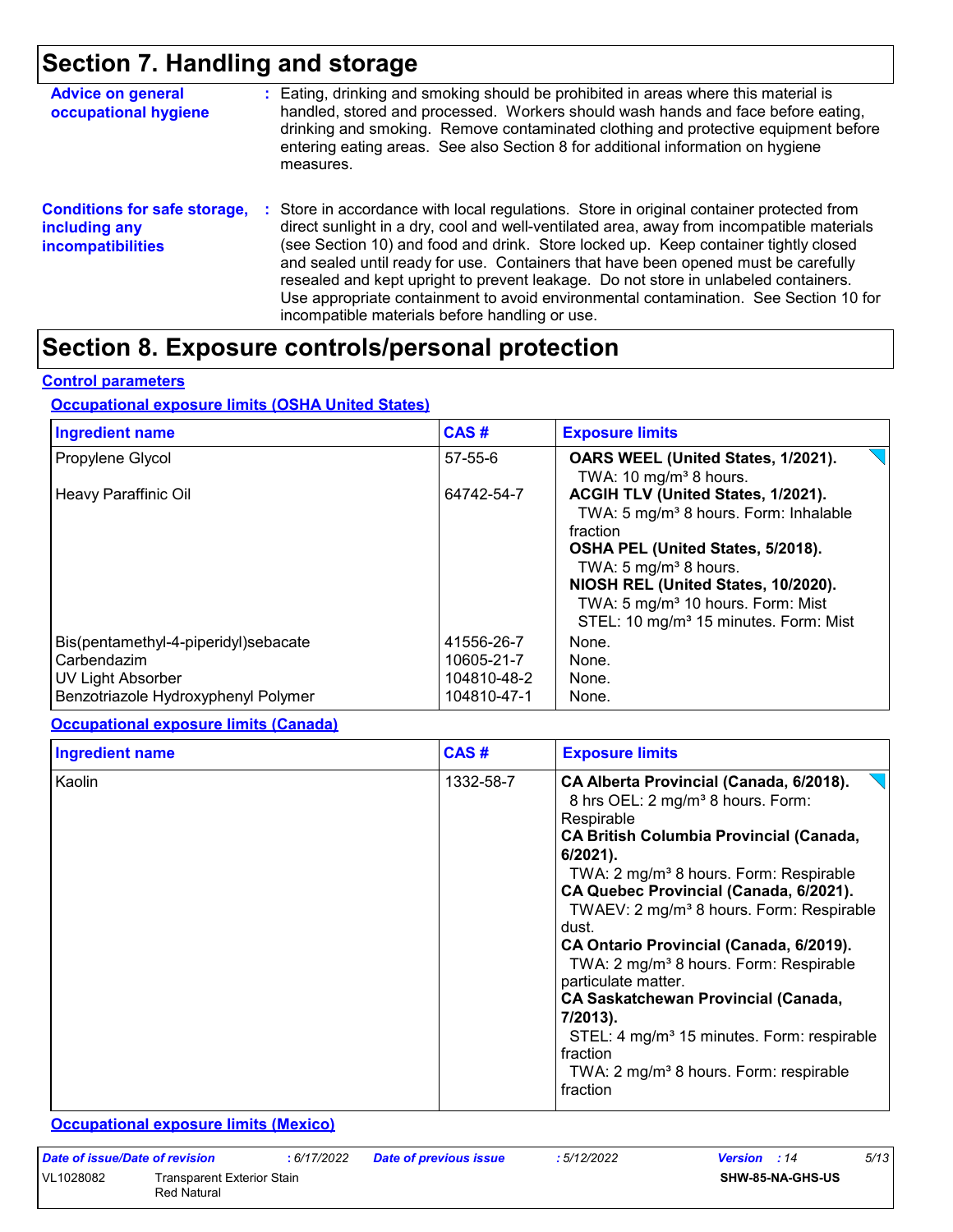## **Section 8. Exposure controls/personal protection**

|                                                   |                                                               | CAS# | <b>Exposure limits</b>                                                                                                                                                                                                                                                                                                                                                                                                                                                                                                                                |
|---------------------------------------------------|---------------------------------------------------------------|------|-------------------------------------------------------------------------------------------------------------------------------------------------------------------------------------------------------------------------------------------------------------------------------------------------------------------------------------------------------------------------------------------------------------------------------------------------------------------------------------------------------------------------------------------------------|
| None.                                             |                                                               |      |                                                                                                                                                                                                                                                                                                                                                                                                                                                                                                                                                       |
| <b>Appropriate engineering</b><br><b>controls</b> |                                                               |      | : If user operations generate dust, fumes, gas, vapor or mist, use process enclosures,<br>local exhaust ventilation or other engineering controls to keep worker exposure to<br>airborne contaminants below any recommended or statutory limits.                                                                                                                                                                                                                                                                                                      |
| <b>Environmental exposure</b><br>controls         | will be necessary to reduce emissions to acceptable levels.   |      | Emissions from ventilation or work process equipment should be checked to ensure<br>they comply with the requirements of environmental protection legislation. In some<br>cases, fume scrubbers, filters or engineering modifications to the process equipment                                                                                                                                                                                                                                                                                        |
| <b>Individual protection measures</b>             |                                                               |      |                                                                                                                                                                                                                                                                                                                                                                                                                                                                                                                                                       |
| <b>Hygiene measures</b>                           | showers are close to the workstation location.                |      | : Wash hands, forearms and face thoroughly after handling chemical products, before<br>eating, smoking and using the lavatory and at the end of the working period.<br>Appropriate techniques should be used to remove potentially contaminated clothing.<br>Contaminated work clothing should not be allowed out of the workplace. Wash<br>contaminated clothing before reusing. Ensure that eyewash stations and safety                                                                                                                             |
| <b>Eye/face protection</b>                        | shields.                                                      |      | Safety eyewear complying with an approved standard should be used when a risk<br>assessment indicates this is necessary to avoid exposure to liquid splashes, mists,<br>gases or dusts. If contact is possible, the following protection should be worn, unless<br>the assessment indicates a higher degree of protection: safety glasses with side-                                                                                                                                                                                                  |
| <b>Skin protection</b>                            |                                                               |      |                                                                                                                                                                                                                                                                                                                                                                                                                                                                                                                                                       |
| <b>Hand protection</b>                            | protection time of the gloves cannot be accurately estimated. |      | : Chemical-resistant, impervious gloves complying with an approved standard should be<br>worn at all times when handling chemical products if a risk assessment indicates this is<br>necessary. Considering the parameters specified by the glove manufacturer, check<br>during use that the gloves are still retaining their protective properties. It should be<br>noted that the time to breakthrough for any glove material may be different for different<br>glove manufacturers. In the case of mixtures, consisting of several substances, the |
| <b>Body protection</b>                            | handling this product.                                        |      | : Personal protective equipment for the body should be selected based on the task being<br>performed and the risks involved and should be approved by a specialist before                                                                                                                                                                                                                                                                                                                                                                             |
| <b>Other skin protection</b>                      | specialist before handling this product.                      |      | : Appropriate footwear and any additional skin protection measures should be selected<br>based on the task being performed and the risks involved and should be approved by a                                                                                                                                                                                                                                                                                                                                                                         |
| <b>Respiratory protection</b>                     | aspects of use.                                               |      | Based on the hazard and potential for exposure, select a respirator that meets the<br>appropriate standard or certification. Respirators must be used according to a<br>respiratory protection program to ensure proper fitting, training, and other important                                                                                                                                                                                                                                                                                        |

## **Section 9. Physical and chemical properties**

The conditions of measurement of all properties are at standard temperature and pressure unless otherwise indicated.

| <b>Appearance</b>                                    |                             |
|------------------------------------------------------|-----------------------------|
| <b>Physical state</b>                                | $:$ Liquid.                 |
| <b>Color</b>                                         | $:$ Not available.          |
| Odor                                                 | $\therefore$ Not available. |
| <b>Odor threshold</b>                                | : Not available.            |
| рH                                                   | : 9                         |
| <b>Melting point/freezing point : Not available.</b> |                             |

| Date of issue/Date of revision |                                           | : 6/17/2022 | <b>Date of previous issue</b> | : 5/12/2022 | <b>Version</b> : 14 | 6/13 |
|--------------------------------|-------------------------------------------|-------------|-------------------------------|-------------|---------------------|------|
| VL1028082                      | Transparent Exterior Stain<br>Red Natural |             |                               |             | SHW-85-NA-GHS-US    |      |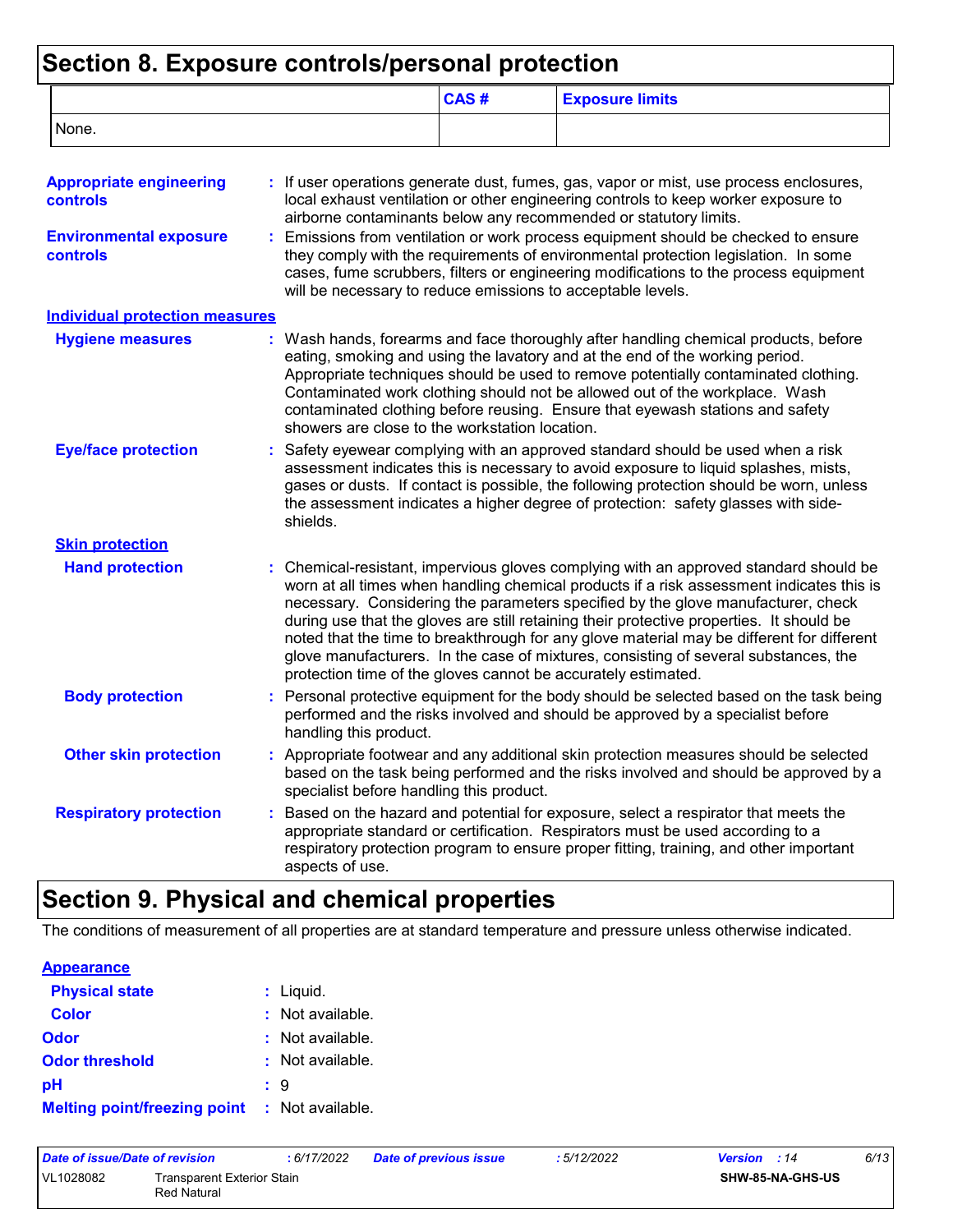## **Section 9. Physical and chemical properties**

| <b>Boiling point, initial boiling : 100°C (212°F)</b><br>point, and boiling range |                                                                  |
|-----------------------------------------------------------------------------------|------------------------------------------------------------------|
| <b>Flash point</b>                                                                | : Closed cup: Not applicable.                                    |
| <b>Evaporation rate</b>                                                           | $\therefore$ 0.09 (butyl acetate = 1)                            |
| <b>Flammability</b>                                                               | : Not available.                                                 |
| Lower and upper explosion<br>limit/flammability limit                             | $:$ Lower: 2.6%<br>Upper: 12.5%                                  |
| <b>Vapor pressure</b>                                                             | : $2.3$ kPa (17.5 mm Hg)                                         |
| <b>Relative vapor density</b>                                                     | : 1 [Air = 1]                                                    |
| <b>Relative density</b>                                                           | : 1.08                                                           |
| <b>Solubility</b>                                                                 | : Not available.                                                 |
| <b>Partition coefficient: n-</b><br>octanol/water                                 | : Not applicable.                                                |
| <b>Auto-ignition temperature</b>                                                  | : Not available.                                                 |
| <b>Decomposition temperature</b>                                                  | : Not available.                                                 |
| <b>Viscosity</b>                                                                  | : Kinematic (40°C (104°F)): >20.5 mm <sup>2</sup> /s (>20.5 cSt) |
| <b>Molecular weight</b>                                                           | Not applicable.                                                  |
| <b>Aerosol product</b>                                                            |                                                                  |
| <b>Heat of combustion</b>                                                         | : $1.661$ kJ/g                                                   |
|                                                                                   |                                                                  |

## **Section 10. Stability and reactivity**

| <b>Reactivity</b>                            | : No specific test data related to reactivity available for this product or its ingredients.              |
|----------------------------------------------|-----------------------------------------------------------------------------------------------------------|
| <b>Chemical stability</b>                    | : The product is stable.                                                                                  |
| <b>Possibility of hazardous</b><br>reactions | : Under normal conditions of storage and use, hazardous reactions will not occur.                         |
| <b>Conditions to avoid</b>                   | $:$ No specific data.                                                                                     |
| <b>Incompatible materials</b>                | : No specific data.                                                                                       |
| <b>Hazardous decomposition</b><br>products   | : Under normal conditions of storage and use, hazardous decomposition products should<br>not be produced. |

## **Section 11. Toxicological information**

#### **Information on toxicological effects**

**Acute toxicity**

| <b>Product/ingredient name</b> | <b>Result</b> | <b>Species</b> | <b>Dose</b> | <b>Exposure</b> |
|--------------------------------|---------------|----------------|-------------|-----------------|
| Propylene Glycol               | ILD50 Dermal  | Rabbit         | 20800 mg/kg |                 |
|                                | LD50 Oral     | Rat            | $20$ g/kg   |                 |
| l Carbendazim                  | ILD50 Dermal  | Rabbit         | 8500 mg/kg  |                 |
|                                | LD50 Dermal   | Rat            | 2 g/kg      |                 |
|                                | LD50 Oral     | Rat            | -5050 mg/kg |                 |

#### **Irritation/Corrosion**

|           | Date of issue/Date of revision |  |                      |  |
|-----------|--------------------------------|--|----------------------|--|
| VL1028082 |                                |  | <b>Transparent E</b> |  |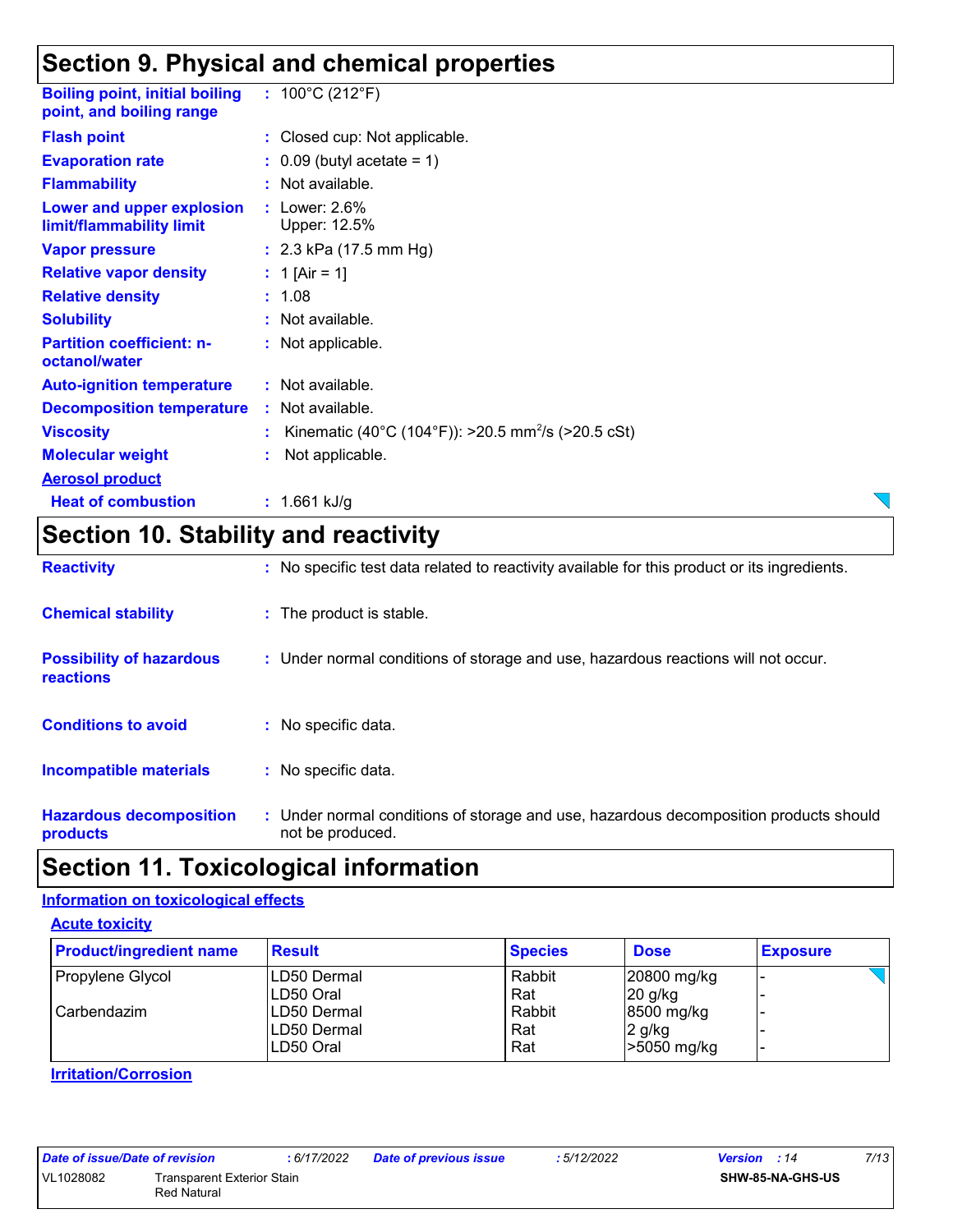## **Section 11. Toxicological information**

| <b>Product/ingredient name</b> | <b>Result</b>            | <b>Species</b> | <b>Score</b> | <b>Exposure</b>  | <b>Observation</b> |
|--------------------------------|--------------------------|----------------|--------------|------------------|--------------------|
| Propylene Glycol               | Eyes - Mild irritant     | Rabbit         |              | 24 hours 500     |                    |
|                                |                          |                |              | mg               |                    |
|                                | Eyes - Mild irritant     | Rabbit         |              | $100 \text{ mg}$ | $\overline{a}$     |
|                                | Skin - Moderate irritant | Child          |              | 96 hours 30      | ٠                  |
|                                |                          |                |              | % C              |                    |
|                                | Skin - Mild irritant     | Human          |              | 168 hours        | ٠                  |
|                                |                          |                |              | 500 mg           |                    |
|                                | Skin - Moderate irritant | Human          |              | 72 hours 104     |                    |
|                                |                          |                |              | mg I             |                    |
|                                | Skin - Mild irritant     | Woman          |              | 96 hours 30      | ٠                  |
|                                |                          |                |              | %                |                    |

#### **Sensitization**

Not available.

#### **Mutagenicity**

Not available.

#### **Carcinogenicity**

Not available.

#### **Reproductive toxicity**

Not available.

#### **Teratogenicity**

Not available.

#### **Specific target organ toxicity (single exposure)**

Not available.

#### **Specific target organ toxicity (repeated exposure)**

Not available.

#### **Aspiration hazard**

| <b>Name</b>          | <b>Result</b>                |
|----------------------|------------------------------|
| Heavy Paraffinic Oil | ASPIRATION HAZARD - Category |

#### **Information on the likely :** Not available. **routes of exposure Potential acute health effects**

| PULPINIAI ACULE HEARTH ENECLY |                                                     |
|-------------------------------|-----------------------------------------------------|
| <b>Eye contact</b>            | : No known significant effects or critical hazards. |
| <b>Inhalation</b>             | : No known significant effects or critical hazards. |
| <b>Skin contact</b>           | : May cause an allergic skin reaction.              |
| <b>Ingestion</b>              | : No known significant effects or critical hazards. |

| <b>Symptoms related to the physical, chemical and toxicological characteristics</b> |                                                                                                                             |  |  |  |
|-------------------------------------------------------------------------------------|-----------------------------------------------------------------------------------------------------------------------------|--|--|--|
| Eye contact                                                                         | : No specific data.                                                                                                         |  |  |  |
| <b>Inhalation</b>                                                                   | : Adverse symptoms may include the following:<br>reduced fetal weight<br>increase in fetal deaths<br>skeletal malformations |  |  |  |

| Date of issue/Date of revision |                            | :6/17/2022 | Date of previous issue | : 5/12/2022 | <b>Version</b> : 14     | 8/13 |
|--------------------------------|----------------------------|------------|------------------------|-------------|-------------------------|------|
| VL1028082                      | Transparent Exterior Stain |            |                        |             | <b>SHW-85-NA-GHS-US</b> |      |
|                                | Red Natural                |            |                        |             |                         |      |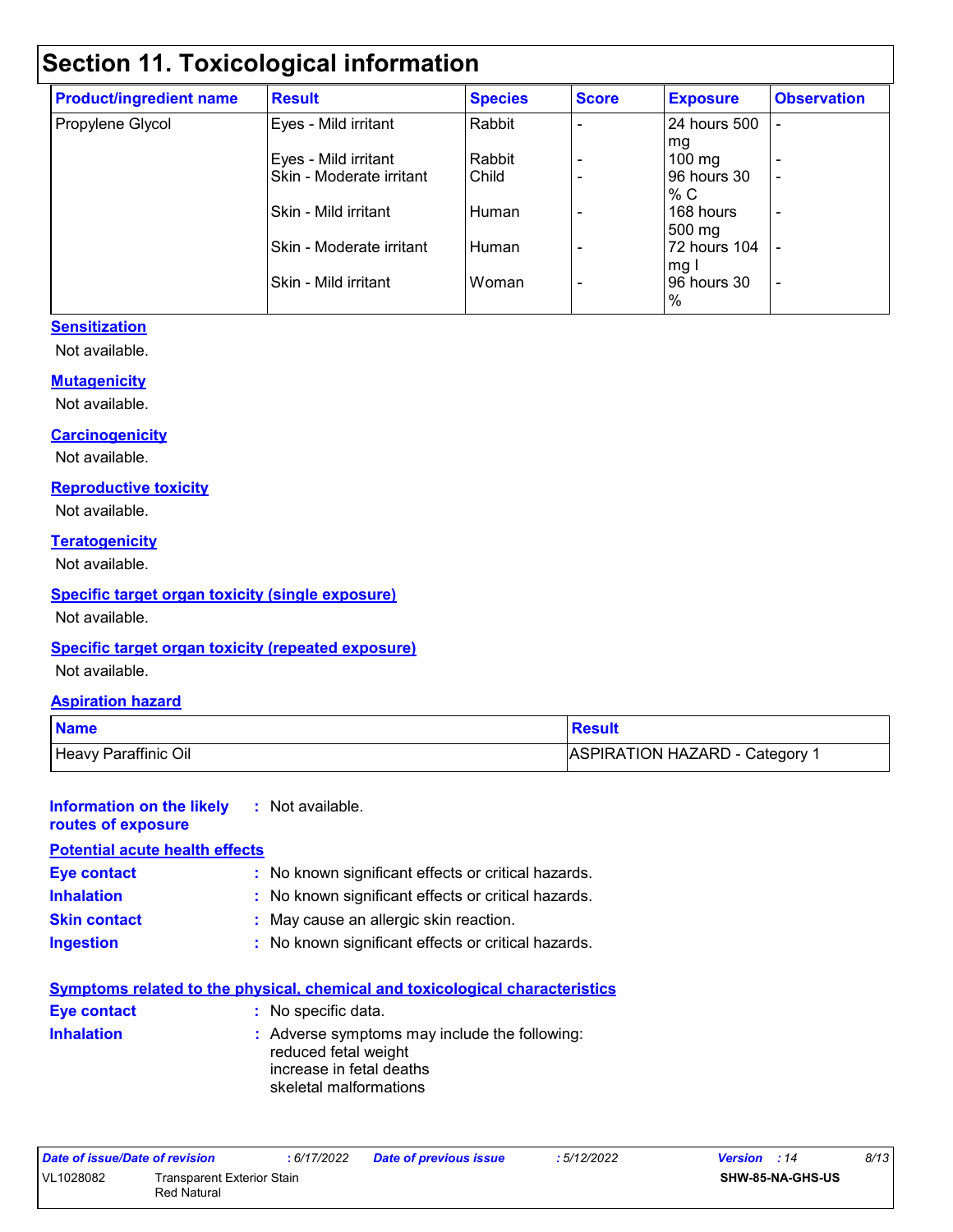## **Section 11. Toxicological information**

| <b>Skin contact</b><br><b>Ingestion</b>      | : Adverse symptoms may include the following:<br>irritation<br>redness<br>reduced fetal weight<br>increase in fetal deaths<br>skeletal malformations<br>: Adverse symptoms may include the following:<br>reduced fetal weight<br>increase in fetal deaths<br>skeletal malformations |
|----------------------------------------------|-------------------------------------------------------------------------------------------------------------------------------------------------------------------------------------------------------------------------------------------------------------------------------------|
|                                              | Delayed and immediate effects and also chronic effects from short and long term exposure                                                                                                                                                                                            |
| <b>Short term exposure</b>                   |                                                                                                                                                                                                                                                                                     |
| <b>Potential immediate</b><br><b>effects</b> | : Not available.                                                                                                                                                                                                                                                                    |
| <b>Potential delayed effects</b>             | : Not available.                                                                                                                                                                                                                                                                    |
| <b>Long term exposure</b>                    |                                                                                                                                                                                                                                                                                     |
| <b>Potential immediate</b><br>effects        | : Not available.                                                                                                                                                                                                                                                                    |
| <b>Potential delayed effects</b>             | : Not available.                                                                                                                                                                                                                                                                    |
| <b>Potential chronic health effects</b>      |                                                                                                                                                                                                                                                                                     |
| Not available.                               |                                                                                                                                                                                                                                                                                     |
| <b>General</b>                               | : Once sensitized, a severe allergic reaction may occur when subsequently exposed to<br>very low levels.                                                                                                                                                                            |
| <b>Carcinogenicity</b>                       | : No known significant effects or critical hazards.                                                                                                                                                                                                                                 |
| <b>Mutagenicity</b>                          | May cause genetic defects.                                                                                                                                                                                                                                                          |
| <b>Teratogenicity</b>                        | : May damage the unborn child.                                                                                                                                                                                                                                                      |
| <b>Developmental effects</b>                 | : No known significant effects or critical hazards.                                                                                                                                                                                                                                 |
| <b>Fertility effects</b>                     | : May damage fertility.                                                                                                                                                                                                                                                             |
|                                              |                                                                                                                                                                                                                                                                                     |

#### **Numerical measures of toxicity** Not available. **Acute toxicity estimates**

**Section 12. Ecological information**

| <b>Toxicity</b>                                                      |                                             |                                                                                |                 |
|----------------------------------------------------------------------|---------------------------------------------|--------------------------------------------------------------------------------|-----------------|
| <b>Product/ingredient name</b>                                       | <b>Result</b>                               | <b>Species</b>                                                                 | <b>Exposure</b> |
| Propylene Glycol                                                     | Acute EC50 >110 ppm Fresh water             | Daphnia - Daphnia magna                                                        | 48 hours        |
|                                                                      | Acute LC50 1020000 µg/l Fresh water         | Crustaceans - Ceriodaphnia<br>dubia                                            | 48 hours        |
|                                                                      | Acute LC50 710000 µg/l Fresh water          | Fish - Pimephales promelas                                                     | 96 hours        |
| Carbendazim                                                          | Acute EC50 19.0562 mg/l Fresh water         | Algae - Scenedesmus acutus var.<br>acutus                                      | 96 hours        |
|                                                                      | Acute EC50 20 µg/l Fresh water              | Daphnia - Daphnia magna                                                        | 48 hours        |
|                                                                      | Acute LC50 77 µg/l Fresh water              | Crustaceans - Gammarus pulex -<br>Juvenile (Fledgling, Hatchling,<br>Weanling) | 48 hours        |
|                                                                      | Acute LC50 7 µg/l Fresh water               | Fish - Ictalurus punctatus - Yolk-                                             | 96 hours        |
| <b>Date of issue/Date of revision</b>                                | :6/17/2022<br><b>Date of previous issue</b> | :5/12/2022<br><b>Version</b> : 14                                              | 9/13            |
| VL1028082<br><b>Transparent Exterior Stain</b><br><b>Red Natural</b> |                                             | SHW-85-NA-GHS-US                                                               |                 |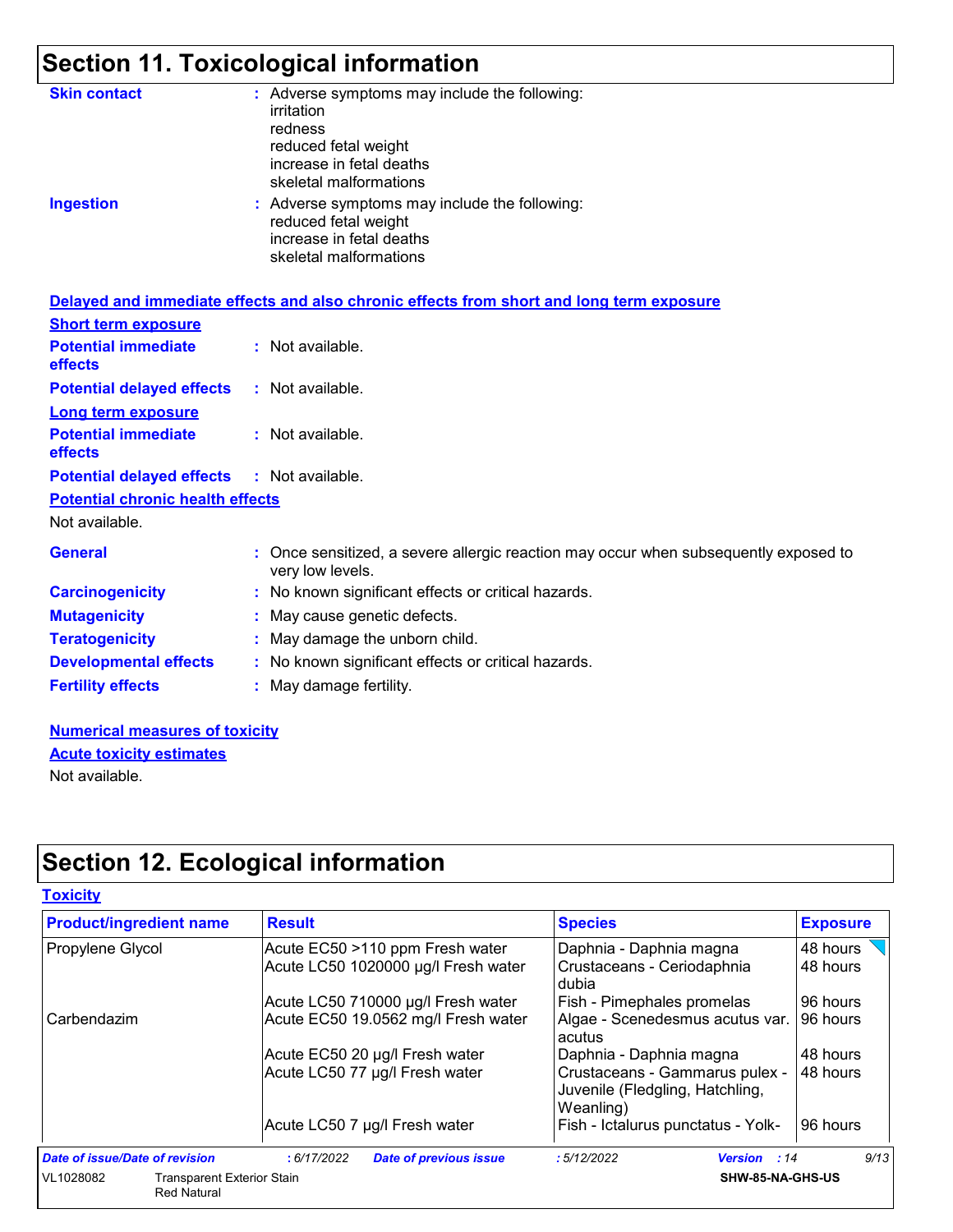## **Section 12. Ecological information**

|  | Chronic EC10 10 µg/l Fresh water | sac frv<br>  Crustaceans - Gammarus pulex - 21 days<br>Adult |          |
|--|----------------------------------|--------------------------------------------------------------|----------|
|  | Chronic NOEC 3.1 ppb Fresh water | Daphnia - Daphnia magna                                      | ⊥21 days |

#### **Persistence and degradability**

| <b>Product/ingredient name</b> | <b>Aquatic half-life</b> | <b>Photolysis</b> | Biodegradability |
|--------------------------------|--------------------------|-------------------|------------------|
| Propylene Glycol               |                          |                   | Readily          |

#### **Bioaccumulative potential**

| <b>Product/ingredient name</b> | $\blacksquare$ Log $\mathsf{P}_\mathsf{ow}$ | <b>BCF</b> | <b>Potential</b> |
|--------------------------------|---------------------------------------------|------------|------------------|
| Carbendazim                    |                                             | 2.51       | low              |

#### **Mobility in soil**

| <b>Soil/water partition</b> | : Not available. |
|-----------------------------|------------------|
| <b>coefficient (Koc)</b>    |                  |

**Other adverse effects** : No known significant effects or critical hazards.

### **Section 13. Disposal considerations**

**Disposal methods :**

The generation of waste should be avoided or minimized wherever possible. Disposal of this product, solutions and any by-products should at all times comply with the requirements of environmental protection and waste disposal legislation and any regional local authority requirements. Dispose of surplus and non-recyclable products via a licensed waste disposal contractor. Waste should not be disposed of untreated to the sewer unless fully compliant with the requirements of all authorities with jurisdiction. Waste packaging should be recycled. Incineration or landfill should only be considered when recycling is not feasible. This material and its container must be disposed of in a safe way. Care should be taken when handling emptied containers that have not been cleaned or rinsed out. Empty containers or liners may retain some product residues. Avoid dispersal of spilled material and runoff and contact with soil, waterways, drains and sewers.

## **Section 14. Transport information**

|                                       | <b>DOT</b><br><b>Classification</b>                     | <b>TDG</b><br><b>Classification</b> | <b>Mexico</b><br><b>Classification</b> | <b>IATA</b>                                                                                            | <b>IMDG</b>                                                                                                                                             |
|---------------------------------------|---------------------------------------------------------|-------------------------------------|----------------------------------------|--------------------------------------------------------------------------------------------------------|---------------------------------------------------------------------------------------------------------------------------------------------------------|
| <b>UN number</b>                      | Not regulated.                                          | Not regulated.                      | Not regulated.                         | <b>UN3082</b>                                                                                          | <b>UN3082</b>                                                                                                                                           |
| <b>UN proper</b><br>shipping name     |                                                         |                                     |                                        | <b>ENVIRONMENTALLY</b><br><b>HAZARDOUS</b><br>SUBSTANCE,<br>LIQUID, N.O.S.<br>(Carbendazim,<br>Diuron) | <b>ENVIRONMENTALLY</b><br><b>HAZARDOUS</b><br>SUBSTANCE,<br>LIQUID, N.O.S.<br>(Carbendazim,<br>Diuron). Marine<br>pollutant<br>(Carbendazim,<br>Diuron) |
| <b>Date of issue/Date of revision</b> | : 6/17/2022                                             | <b>Date of previous issue</b>       | :5/12/2022                             | <b>Version</b>                                                                                         | 10/13<br>: 14                                                                                                                                           |
| VL1028082                             | <b>Transparent Exterior Stain</b><br><b>Red Natural</b> |                                     |                                        |                                                                                                        | SHW-85-NA-GHS-US                                                                                                                                        |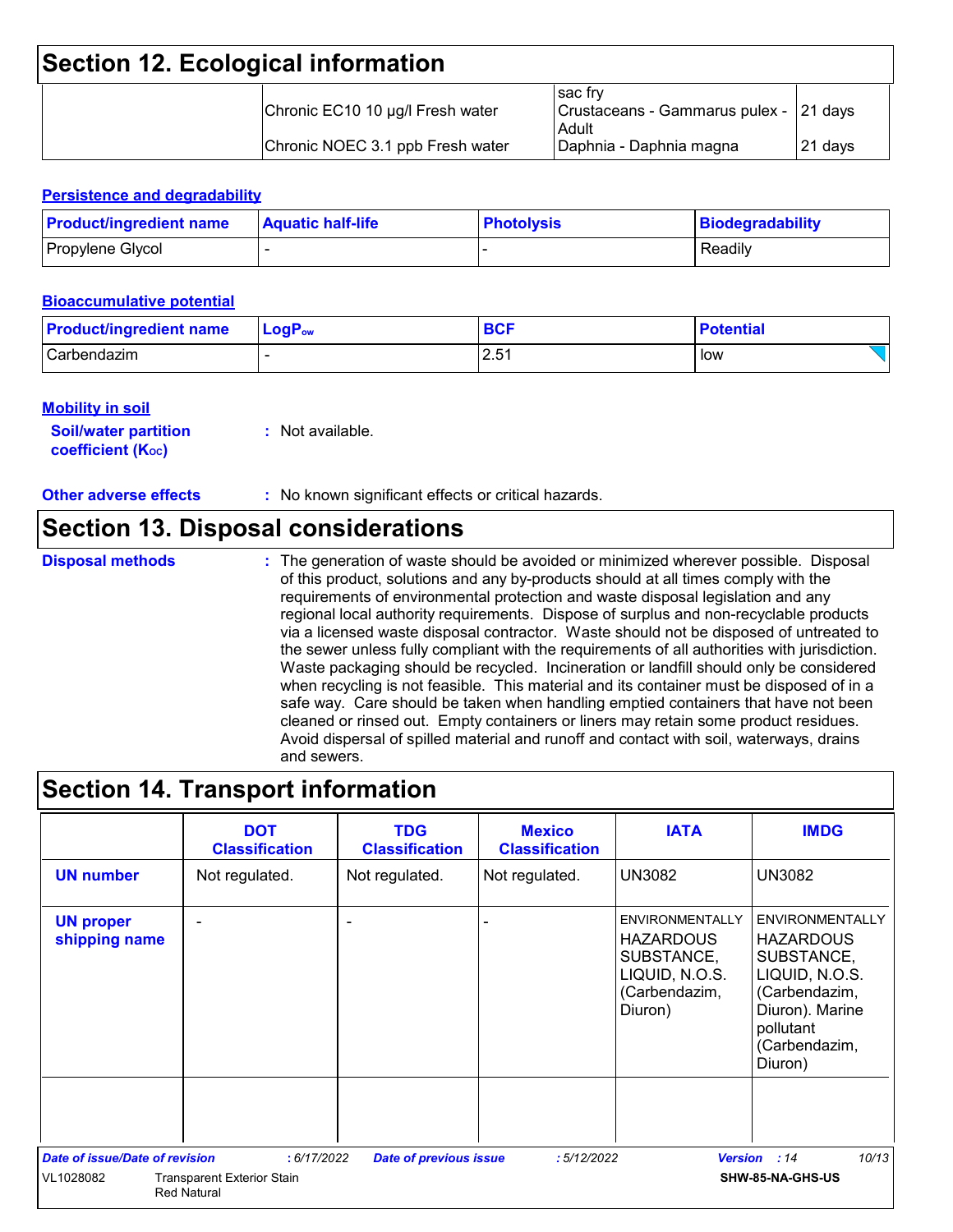| <b>Section 14. Transport information</b>                 |     |                  |                                                                |                  |                                                                                                                                                                                                                                                                                                                                                                                                                                                                                                                                                                                                                   |                                                                                                                                                                                                                                                                                    |
|----------------------------------------------------------|-----|------------------|----------------------------------------------------------------|------------------|-------------------------------------------------------------------------------------------------------------------------------------------------------------------------------------------------------------------------------------------------------------------------------------------------------------------------------------------------------------------------------------------------------------------------------------------------------------------------------------------------------------------------------------------------------------------------------------------------------------------|------------------------------------------------------------------------------------------------------------------------------------------------------------------------------------------------------------------------------------------------------------------------------------|
| <b>Transport</b><br>hazard class(es)                     |     |                  |                                                                |                  | 9<br>Ł                                                                                                                                                                                                                                                                                                                                                                                                                                                                                                                                                                                                            | 9                                                                                                                                                                                                                                                                                  |
| <b>Packing group</b>                                     |     |                  |                                                                |                  | $\mathbf{III}$                                                                                                                                                                                                                                                                                                                                                                                                                                                                                                                                                                                                    | III                                                                                                                                                                                                                                                                                |
| <b>Environmental</b><br>hazards                          | No. |                  | No.                                                            | No.              | Yes.                                                                                                                                                                                                                                                                                                                                                                                                                                                                                                                                                                                                              | Yes.                                                                                                                                                                                                                                                                               |
| <b>Additional</b><br><b>information</b>                  |     |                  |                                                                |                  | This product is<br>not regulated as<br>a dangerous<br>good when<br>transported in<br>sizes of ≤5 L or<br>≤5 kg, provided<br>the packagings<br>meet the general<br>provisions of<br>5.0.2.4.1<br>5.0.2.6.1.1 and<br>5.0.2.8.                                                                                                                                                                                                                                                                                                                                                                                       | This product is not<br>regulated as a<br>dangerous good<br>when transported<br>in sizes of $\leq 5$ L or<br>≤5 kg, provided<br>the packagings<br>meet the general<br>provisions of<br>4.1.1.1, 4.1.1.2<br>and 4.1.1.4 to<br>4.1.1.8.<br><b>Emergency</b><br>schedules F-A, S-<br>F |
| <b>Special precautions for user :</b>                    |     |                  | substances and on all actions in case of emergency situations. |                  | Multi-modal shipping descriptions are provided for informational purposes and do not<br>consider container sizes. The presence of a shipping description for a particular<br>mode of transport (sea, air, etc.), does not indicate that the product is packaged<br>suitably for that mode of transport. All packaging must be reviewed for suitability<br>prior to shipment, and compliance with the applicable regulations is the sole<br>responsibility of the person offering the product for transport. People loading and<br>unloading dangerous goods must be trained on all of the risks deriving from the |                                                                                                                                                                                                                                                                                    |
| <b>Transport in bulk according</b><br>to IMO instruments |     | : Not available. | <b>Proper shipping name</b>                                    | : Not available. |                                                                                                                                                                                                                                                                                                                                                                                                                                                                                                                                                                                                                   |                                                                                                                                                                                                                                                                                    |

## **Section 15. Regulatory information**

**TSCA 5(a)2 proposed significant new use rules**: 2-Methyl-4-isothiazolin-3-one; 5-Chloro-2-methylisothiazolinone

#### **SARA 313**

SARA 313 (40 CFR 372.45) supplier notification can be found on the Environmental Data Sheet.

#### **California Prop. 65**

WARNING: This product contains chemicals known to the State of California to cause cancer and birth defects or other reproductive harm.

| Date of issue/Date of revision |                                           | : 6/17/2022 | <b>Date of previous issue</b> | : 5/12/2022 | 11/13<br><b>Version</b> : 14 |
|--------------------------------|-------------------------------------------|-------------|-------------------------------|-------------|------------------------------|
| VL1028082                      | Transparent Exterior Stain<br>Red Natural |             |                               |             | SHW-85-NA-GHS-US             |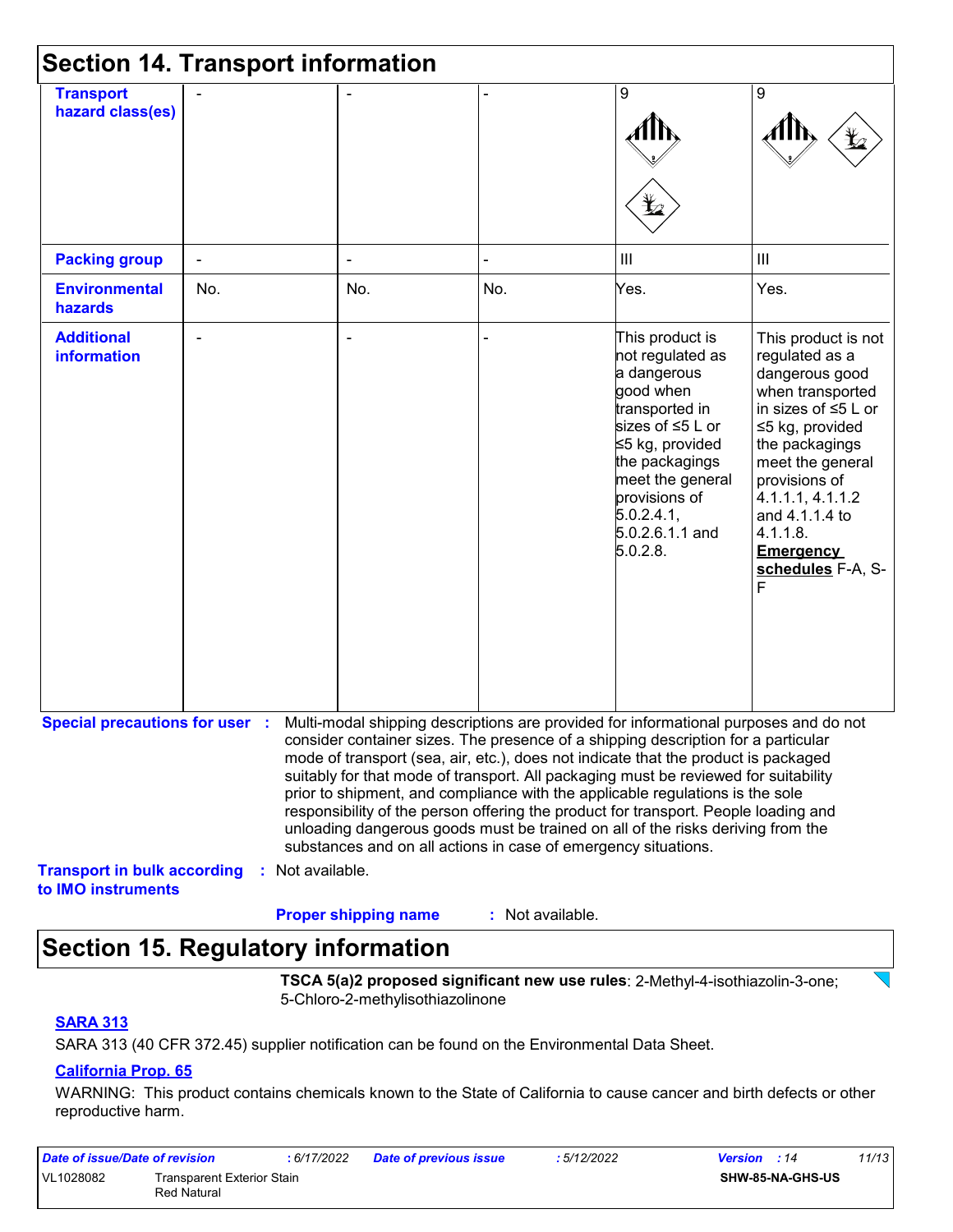## **Section 15. Regulatory information**

| <b>International regulations</b> |                                                              |
|----------------------------------|--------------------------------------------------------------|
| <b>International lists</b>       | : Australia inventory (AIIC): Not determined.                |
|                                  | China inventory (IECSC): Not determined.                     |
|                                  | Japan inventory (CSCL): Not determined.                      |
|                                  | Japan inventory (ISHL): Not determined.                      |
|                                  | Korea inventory (KECI): Not determined.                      |
|                                  | New Zealand Inventory of Chemicals (NZIoC): Not determined.  |
|                                  | Philippines inventory (PICCS): Not determined.               |
|                                  | Taiwan Chemical Substances Inventory (TCSI): Not determined. |
|                                  | Thailand inventory: Not determined.                          |
|                                  | Turkey inventory: Not determined.                            |
|                                  | Vietnam inventory: Not determined.                           |
|                                  |                                                              |

### **Section 16. Other information**

**Hazardous Material Information System (U.S.A.)**



**The customer is responsible for determining the PPE code for this material. For more information on HMIS® Personal Protective Equipment (PPE) codes, consult the HMIS® Implementation Manual.**

**Caution: HMIS® ratings are based on a 0-4 rating scale, with 0 representing minimal hazards or risks, and 4 representing significant hazards or risks. Although HMIS® ratings and the associated label are not required on SDSs or products leaving a facility under 29 CFR 1910.1200, the preparer may choose to provide them. HMIS® ratings are to be used with a fully implemented HMIS® program. HMIS® is a registered trademark and service mark of the American Coatings Association, Inc.**

**Procedure used to derive the classification**

|                                                                                                                                    | <b>Classification</b>                                                                                                                                                                                                                                                                                                                                                                                                                                                                                                                                                                                               | <b>Justification</b>                                           |
|------------------------------------------------------------------------------------------------------------------------------------|---------------------------------------------------------------------------------------------------------------------------------------------------------------------------------------------------------------------------------------------------------------------------------------------------------------------------------------------------------------------------------------------------------------------------------------------------------------------------------------------------------------------------------------------------------------------------------------------------------------------|----------------------------------------------------------------|
| <b>SKIN SENSITIZATION - Category 1</b><br><b>GERM CELL MUTAGENICITY - Category 1</b><br><b>TOXIC TO REPRODUCTION - Category 1B</b> |                                                                                                                                                                                                                                                                                                                                                                                                                                                                                                                                                                                                                     | Calculation method<br>Calculation method<br>Calculation method |
| <b>History</b>                                                                                                                     |                                                                                                                                                                                                                                                                                                                                                                                                                                                                                                                                                                                                                     |                                                                |
| Date of printing                                                                                                                   | : 6/17/2022                                                                                                                                                                                                                                                                                                                                                                                                                                                                                                                                                                                                         |                                                                |
| Date of issue/Date of<br>revision                                                                                                  | : 6/17/2022                                                                                                                                                                                                                                                                                                                                                                                                                                                                                                                                                                                                         |                                                                |
| Date of previous issue                                                                                                             | : 5/12/2022                                                                                                                                                                                                                                                                                                                                                                                                                                                                                                                                                                                                         |                                                                |
| <b>Version</b>                                                                                                                     | : 14                                                                                                                                                                                                                                                                                                                                                                                                                                                                                                                                                                                                                |                                                                |
| <b>Key to abbreviations</b>                                                                                                        | $:$ ATE = Acute Toxicity Estimate<br><b>BCF</b> = Bioconcentration Factor<br>GHS = Globally Harmonized System of Classification and Labelling of Chemicals<br>IATA = International Air Transport Association<br>IBC = Intermediate Bulk Container<br><b>IMDG = International Maritime Dangerous Goods</b><br>LogPow = logarithm of the octanol/water partition coefficient<br>MARPOL = International Convention for the Prevention of Pollution From Ships, 1973<br>as modified by the Protocol of 1978. ("Marpol" = marine pollution)<br>$N/A = Not available$<br>SGG = Segregation Group<br>$UN = United Nations$ |                                                                |

**Indicates information that has changed from previously issued version.**

| Date of issue/Date of revision |                                           | 6/17/2022 | <b>Date of previous issue</b> | : 5/12/2022 | <b>Version</b> : 14 |                  | 12/13 |
|--------------------------------|-------------------------------------------|-----------|-------------------------------|-------------|---------------------|------------------|-------|
| VL1028082                      | Transparent Exterior Stain<br>Red Natural |           |                               |             |                     | SHW-85-NA-GHS-US |       |